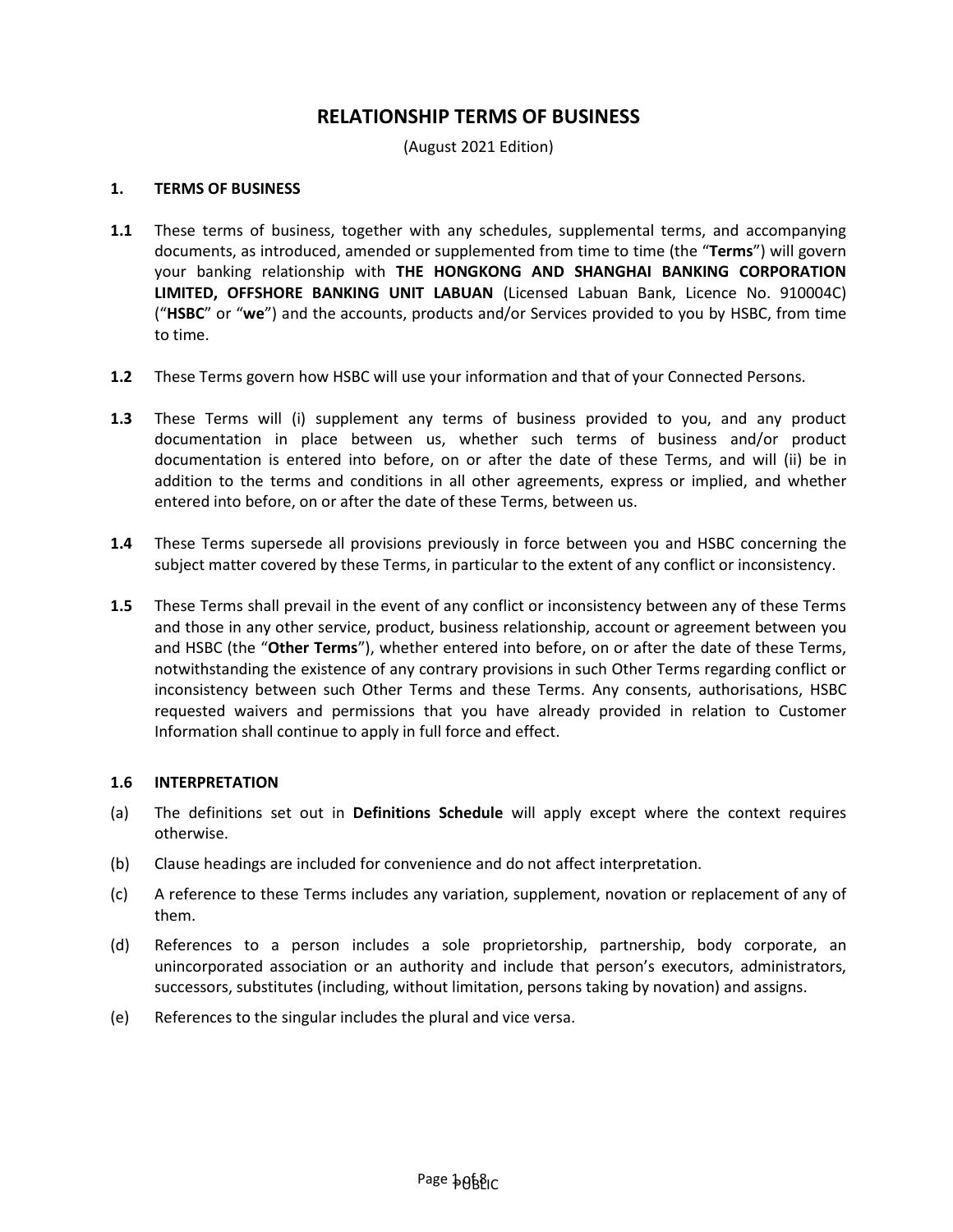## **2. COLLECTION, PROCESSING AND SHARING OF CUSTOMER INFORMATION**

## **2.1 COLLECTION**

HSBC and other members of the HSBC Group may collect, use and share **Customer Information**. Customer Information may be requested from you (or a person acting on your behalf), or may also be collected by or on behalf of HSBC, or members of the HSBC Group, from other sources (including from publically available information), generated or combined with other information available to HSBC or any member of the HSBC Group.

## **2.2 PROCESSING**

HSBC and/or members of the HSBC Group will process, transfer and disclose Customer Information in connection with the following purposes (the "**Purposes**"):

- (a) assessing suitability for products and Services and the processing of applications for any account, product and/or Services;
- (b) for the provision of any accounts, products and/or Services and to approve, manage, administer or effect any transactions that you request or authorise,
- (c) meeting Compliance Obligations,
- (d) conducting Financial Crime Risk Management Activity,
- (e) collecting any amounts due and outstanding from you,
- (f) conducting credit checks and obtaining or providing credit references,
- (g) taking any adverse action against you, enforcing or defending our rights, or those of a member of the HSBC Group,
- (h) for any legal process (whether by way of judicial proceedings or any other form of proceedings recognised in law) initiated by or served on HSBC (whether or not HSBC is a party);
- (i) for our internal operational requirements or those of the HSBC Group (including credit and risk management, system or product development and planning, insurance, audit and administrative purposes),
- (j) maintaining HSBC's overall relationship with you (including, if you have not objected, marketing or promoting financial services or related products to you and market research),
- (k) improving and/or furthering the provision of accounts, products and/or Services by HSBC and any member of the HSBC Group to you and your Connected Persons generally; and/or
- (l) any other purposes as may be in accordance with HSBC's general policy on disclosure of Personal Data as set out in statements, circulars, notices or other terms and conditions including, without limitation, the Notice relating to the Personal Data Protection Act, 2010 ("**PDPA Notice**") made available by HSBC to you from time to time.

#### **2.3 SHARING**

By using any of the accounts, products and/or Services provided by HSBC, you agree that HSBC may (as necessary and appropriate for the Purposes) transfer and disclose any Customer Information to the following recipients globally (the "**Recipients**") (who may also subsequently process, transfer and disclose such Customer Information for the Purposes):

- (a) any member of the HSBC Group which;
	- (1) provides group management oversight of HSBC and/or global and regional support, or
	- (2) carries on business within the financial services industry, or
	- (3) is a provider of services to other members of the HSBC Group;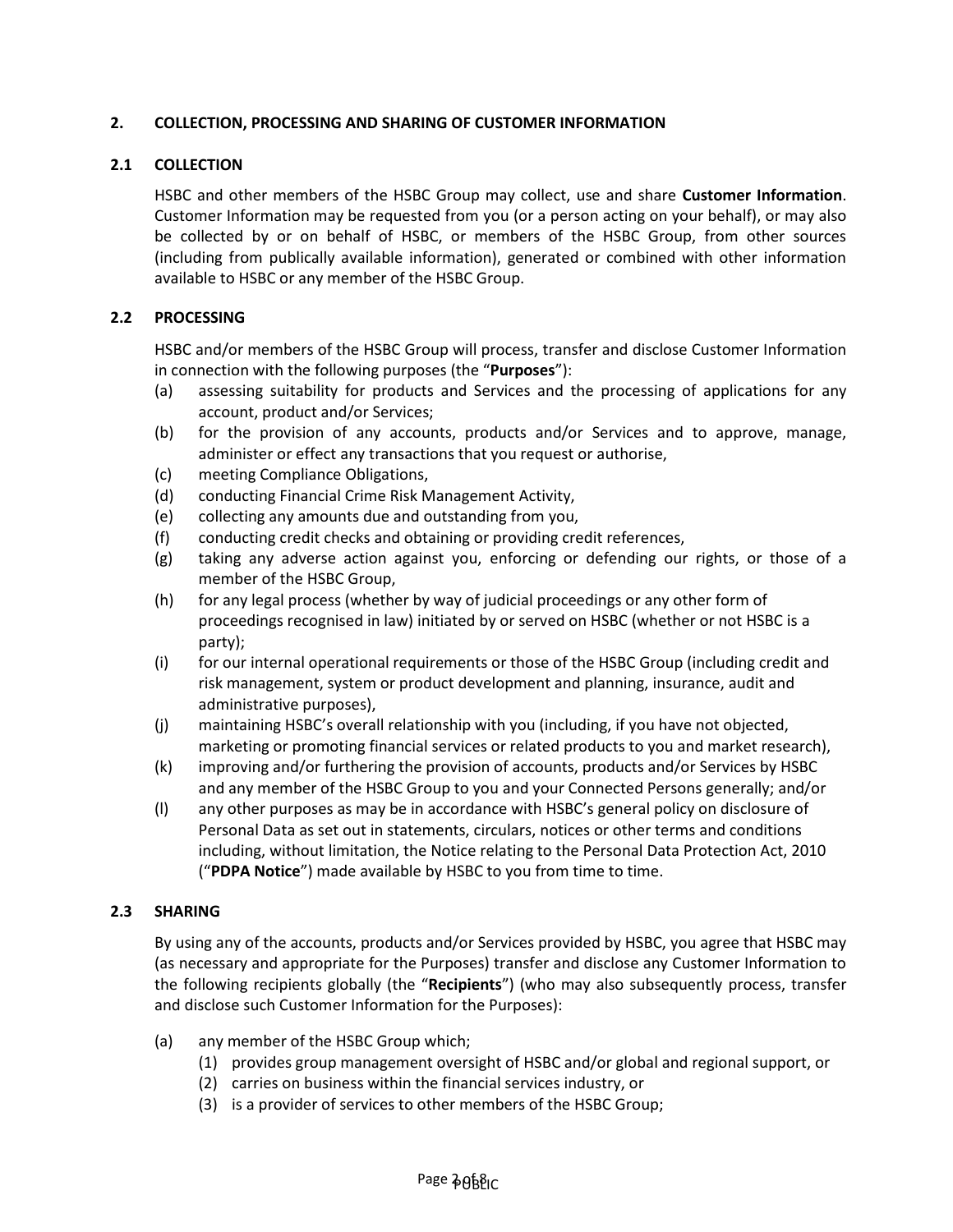- (b) any sub-contractors, agents, service providers (including but not limited to professional advisers, solicitors and auditors), or associates of the HSBC Group (including their employees, directors and officers);
- (c) any Authorities;
- (d) anyone acting on your behalf, payment recipients, beneficiaries, account nominees, intermediary, correspondent and agent banks, clearing houses, clearing or settlement systems, market counterparties, upstream withholding agents, swap or trade repositories, stock exchanges, securities central depositories or depository agents, companies in which you have an interest in securities (where such securities are held by HSBC or any member of the HSBC Group for you);
- (e) any party acquiring an interest in or assuming risk in or in connection with the accounts, products and/or Services provided by HSBC;
- (f) other financial institutions, credit reference agencies, credit reporting agencies registered under the Credit Reporting Agencies Act 2010 (as listed on HSBC's website at [www.hsbc.com.my/1/2/offshore\)](http://www.hsbc.com.my/1/2/offshore) or credit bureaus (including those established by Labuan Financial Services Authority or any of its subsidiaries, or by any other Authorities) for the purposes of obtaining or providing credit information and/or credit references;
- (g) any third party fund manager providing you with asset management services;
- (h) the Association of Labuan Banks (ALB);
- (i) any debt collection agencies that may be appointed by HSBC;
- (j) any governing or regulatory authority having purview over you;
- (k) any of your present or prospective guarantors or security providers;
- (l) any person HSBC believes in good faith to be tendering payment on your behalf;
- (m) any Connected Persons or persons whom HSBC is satisfied as being members of your governing body, irrespective of whether the persons are authorised signatories and if they are, irrespective of their signing authority for the accounts, products and/or Services provided to you;

wherever located, including in jurisdictions which do not have data protection laws that provide the same level of protection as the jurisdiction in which the accounts, products and/or Services are supplied.

#### **CUSTOMER OBLIGATIONS**

- **2.4** You agree to supply Customer Information, and to inform HSBC promptly, and in any event, within 30 days in writing if there are any changes to Customer Information supplied to HSBC or a member of the HSBC Group from time to time, and to respond to any request from, HSBC, or a member of the HSBC Group.
- **2.5** You confirm and warrant that every Connected Person whose information (including Personal Data or Tax Information) you (or anyone on your behalf) have provided, or will from time to time provide to HSBC or a member of the HSBC Group has been notified of and agreed to the processing, disclosure and transfer of their information as set out in these Terms before their information is provided. You shall, at the same time, advise Connected Persons that they may have rights of access to, and correction of, their Personal Data.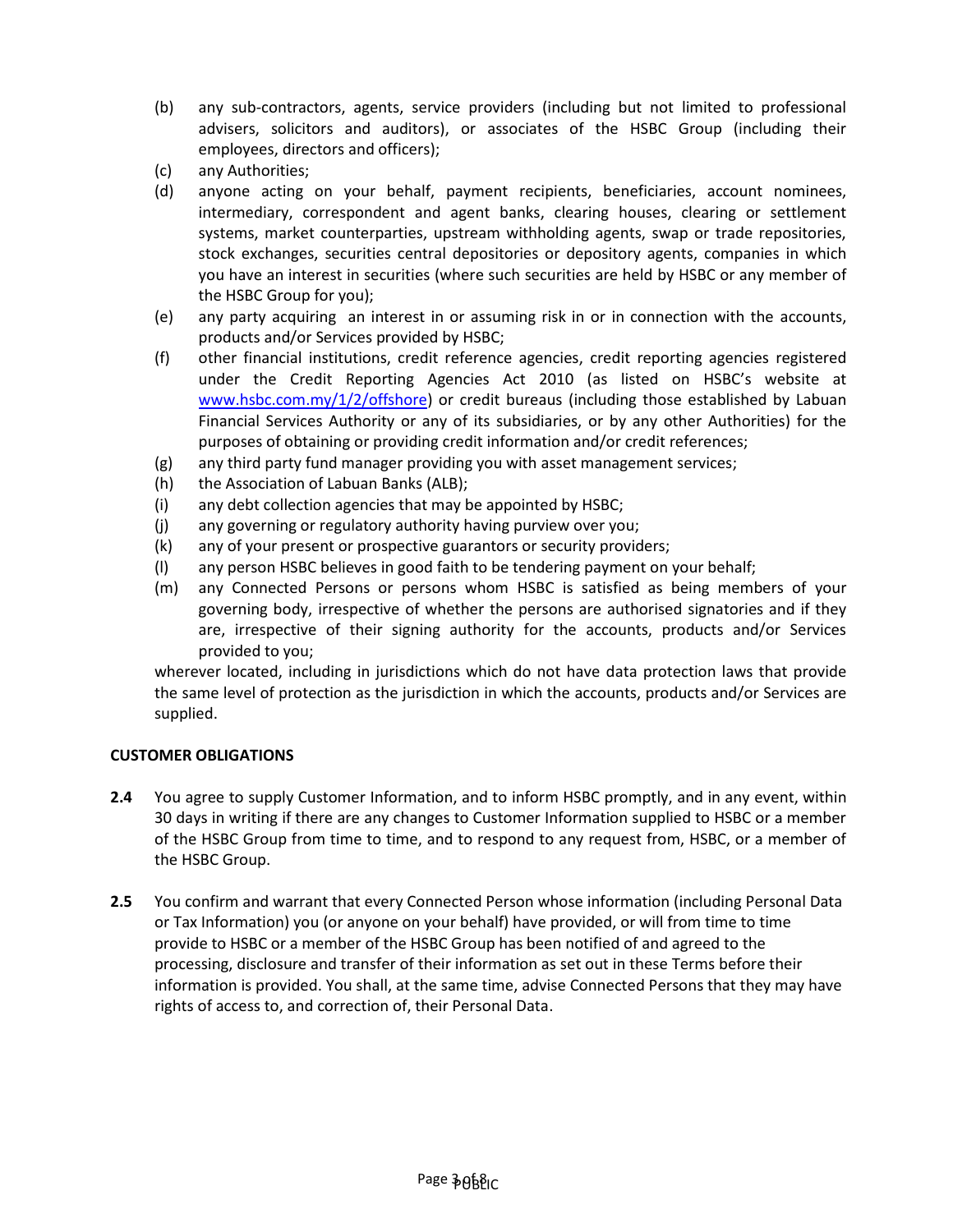- **2.6** You acknowledge that where:
	- o you fail to provide Customer Information that HSBC reasonably requests, or
	- o you withhold or withdraw any consents which HSBC may need to process, transfer or disclose Customer Information for the Purposes (except for purposes connected with marketing or promoting products and Services to you), or
	- o HSBC, or a member of the HSBC Group, has suspicions regarding the possible commission of Financial Crime or a Customer presents a potential Financial Crime risk to a member of the HSBC Group,

HSBC may:

- (a) be unable to provide new, or continue to provide all or part of the accounts, products and/or Services to you and reserves the right to terminate its banking relationship with you;
- (b) take actions necessary for HSBC or a member of the HSBC Group to meet the Compliance Obligations; and/or
- (c) block or close your account(s).

In addition, your failure to supply your, or your Connected Person's, Tax Information and accompanying statements, waivers and consents, or other relevant circumstances relating to you or your Connected Persons, may result in HSBC making its own decision with respect to your status, or that of your Connected Persons, including whether to report you to a Tax Authority, and may require HSBC or other persons to withhold amounts as may be legally required by any Tax Authority and paying such amounts to any Tax Authority or to take any of the other measures set out in (a) through (c) above.

## **3. DATA PROTECTION**

- **3.1** Whether it is processed in a home jurisdiction or overseas, in accordance with applicable data protection legislation, Customer Information will be protected by a strict code of secrecy and security which all members of the HSBC Group, their staff and third parties are subject to.
- **3.2** Under relevant data protection legislation, an individual can request for access to data, correction of data and types of data held by HSBC. This request should be made in person via any of HSBC's branches. You will be asked to complete a data access / correction form and a fee is chargeable as provided in the PDPA Notice. Alternatively, you may contact HSBC's branch (the number is available at [www.hsbc.com.my/1/2/offshore\)](http://www.hsbc.com.my/1/2/offshore).

#### **4. FINANCIAL CRIME RISK MANAGEMENT ACTIVITY**

**4.1** HSBC, and members of the HSBC Group, are required, and may take any action they consider appropriate, to meet Compliance Obligations in connection with the detection, investigation and prevention of Financial Crime ("**Financial Crime Risk Management Activity**").

Such action may include, but is not limited to: (a) screening, intercepting and investigating any instruction, communication, drawdown request, application for any accounts, products and/or Services, or any payment sent to or by you, or on your behalf, (b) investigating the source of or intended recipient of funds, (c) combining Customer Information with other related information in the possession of the HSBC Group, and/or (d) making further enquiries as to the status of a person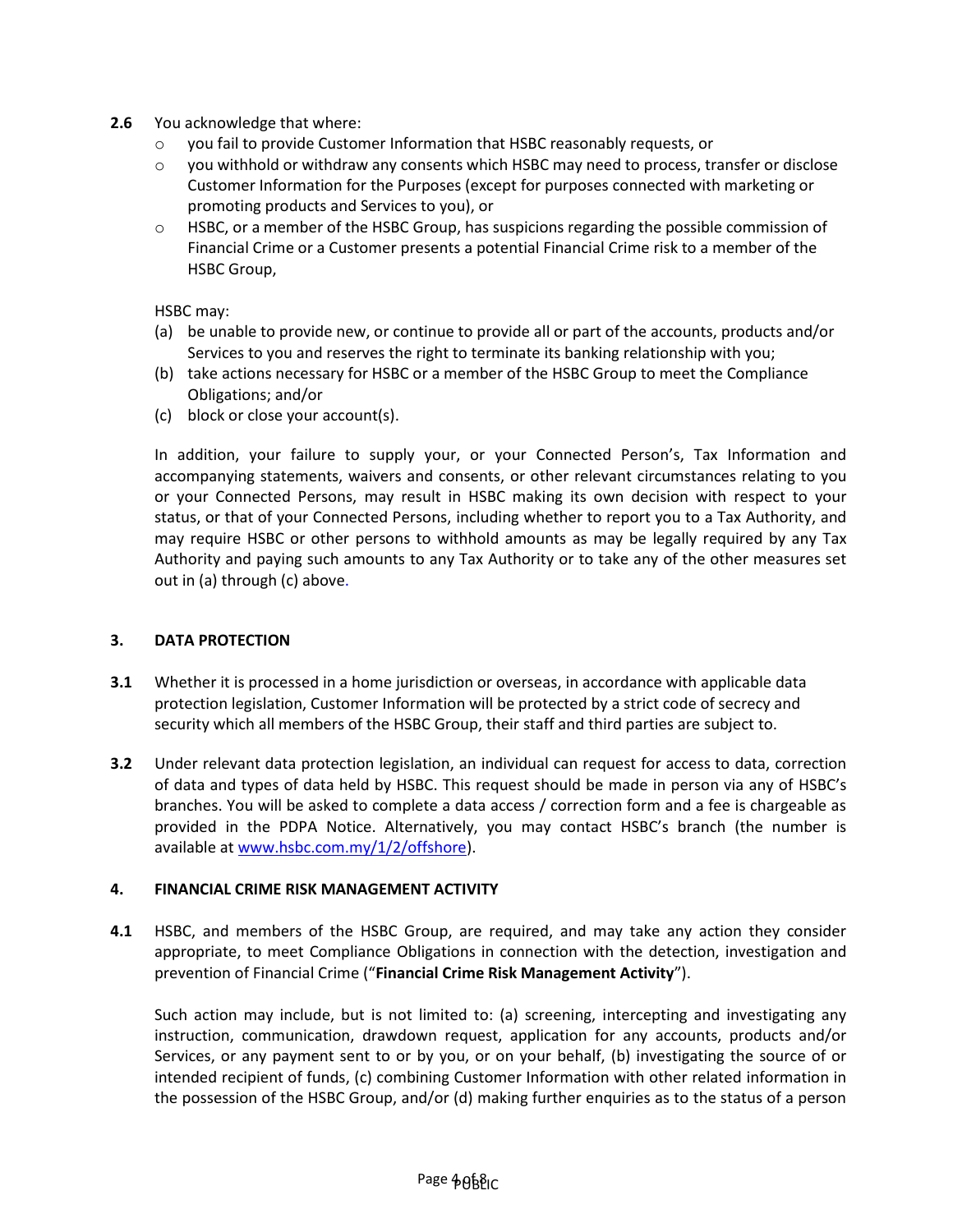or entity, whether they are subject to a sanctions regime, or confirming a customer's identity and status.

- **4.2** Exceptionally, our Financial Crime Risk Management Activity may lead to us delaying, blocking or refusing the making or clearing of any payment, the processing of your instructions or application for any accounts, products and/or Services or the provision of all or part of any accounts, products and/or the Services*.* To the extent permissible by law, neither HSBC nor any other member of HSBC Group shall be liable to you or any third party in respect of any loss (however it arose) whether incurred by you or a third party caused in whole or in part in connection with the undertaking of Financial Crime Risk Management Activity.
- **4.3** If you or any of your shareholder (whether direct or indirect, legal or beneficial) is a company incorporated in a country that permits issuance of bearer shares, you confirm and warrant that neither you nor such shareholder has issued any bearer shares and you further undertake that neither you nor such shareholder will issue or convert any of your shares or such shareholder's shares (as the case may be) to bearer form without our prior written consent, failing which we reserve the right to terminate the banking relationship with you.

## **5. TAX COMPLIANCE**

You, and each Connected Person acting in their capacity as a Connected Person (and not in their personal capacity), acknowledge that you are solely responsible for understanding and complying with your tax obligations (including but not limited to, tax payment or filing of returns or other required documentation relating to the payment of all relevant taxes) in all jurisdictions in which those obligations arise and relating to the opening and use of accounts, products and/or Services provided by HSBC and/or members of the HSBC Group. Certain countries may have tax legislation with extra-territorial effect regardless of your or your Connected Person's place of domicile, residence, citizenship or incorporation. HSBC and/or any member of the HSBC Group does not provide tax advice. You are advised to seek independent legal and/or tax advice. HSBC and/or any member of the HSBC Group has no responsibility in respect of your tax obligations in any jurisdiction which they may arise including, without limitation, any that may relate specifically to the opening and use of accounts, products and/or Services provided by HSBC and/or members of the HSBC Group.

#### **6. MISCELLANEOUS**

#### **6.1 SURVIVAL UPON TERMINATION**

Clauses 1 to 4 and 6 of these Terms shall survive the termination of these Terms, any termination by HSBC or a member of the HSBC Group of the provision of any Services to you or the closure of your accounts.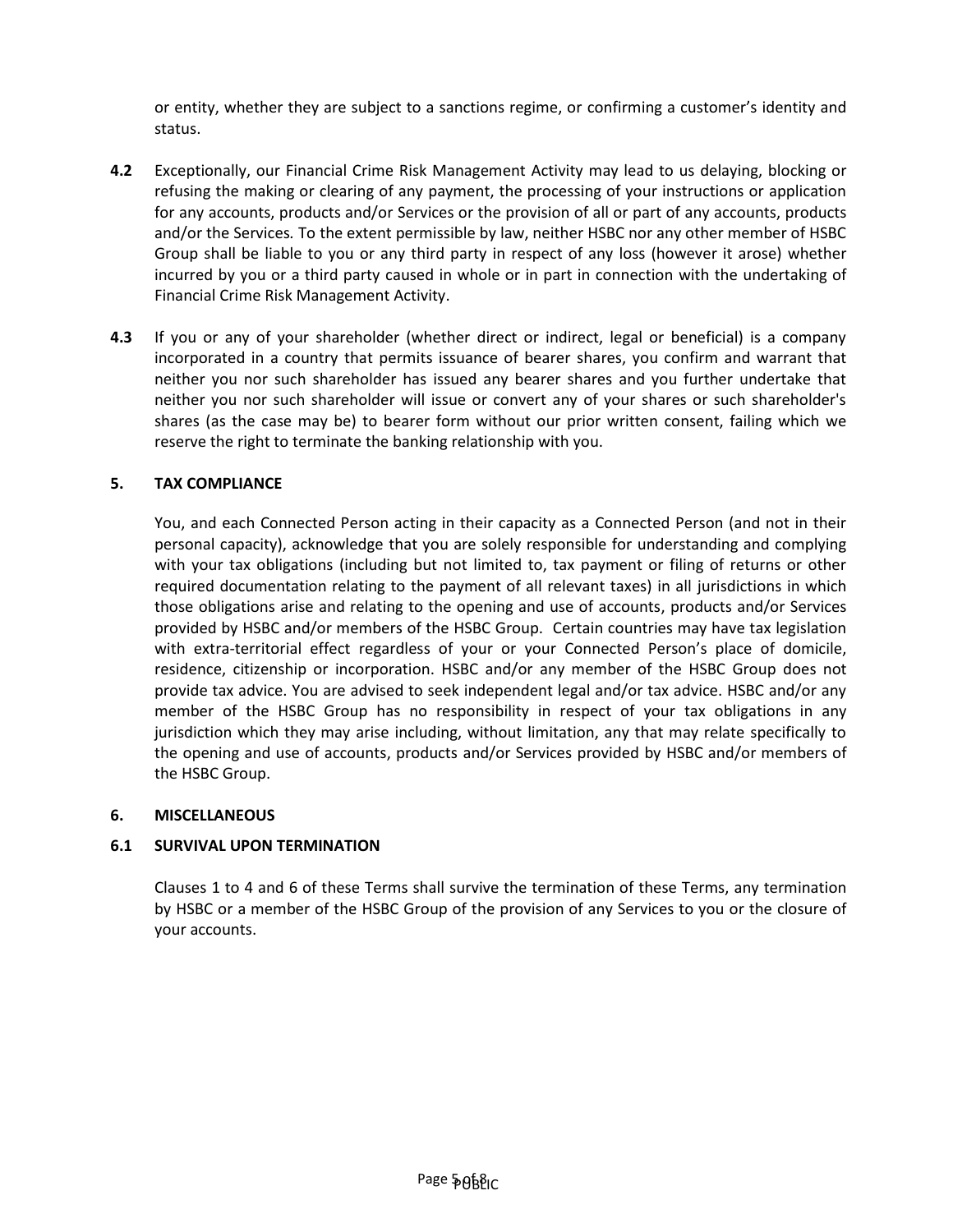## **6.2 VARIATION**

HSBC may make amendments to these Terms which will become effective on 21 days' notice to you.

#### **6.3 ASSIGNMENT**

The obligations under these Terms bind you and your respective successors, permitted assigns and personal representatives as applicable. You may not transfer or assign any of your rights and/or obligations under these Terms without our prior written consent.

#### **6.4 NOTICE**

Any notice may be given by ordinary or registered post (not being AR registered post) sent to your last known address and such notice shall be deemed to have been duly delivered three (3) days after it is posted notwithstanding that it may be returned undelivered.

#### **6.5 RIGHTS AND REMEDIES**

The rights and remedies herein are cumulative and not exclusive of any rights or remedies provided by law. No failure to exercise or delay in exercising the same shall operate as a waiver thereof, nor shall any single or partial exercise thereof preclude any other or further exercise thereof.

#### **6.6 WAIVER**

In the event that any party fails, or delays, to exercise a right under these Terms, that party may still exercise that right later. Any waiver or any right shall be in writing and limited to the specific circumstances.

#### **6.7 SEVERABILITY**

Each provision of these Terms is severable and if any provision is or becomes illegal, invalid or unenforceable in any jurisdiction, that provision is severed only in that particular jurisdiction. All other provisions shall continue to have effect.

### **6.8 FURTHER ASSURANCES**

You shall from time to time execute such documents and perform such acts and things as we may reasonably require to give full effect to the provisions of these Terms.

#### **7. GOVERNING LAW AND JURISDICTION**

**7.1** These Terms and any non-contractual obligations arising out of or in connection with them shall be governed by the laws of Malaysia and the parties submit to the exclusive jurisdiction of the courts of Malaysia.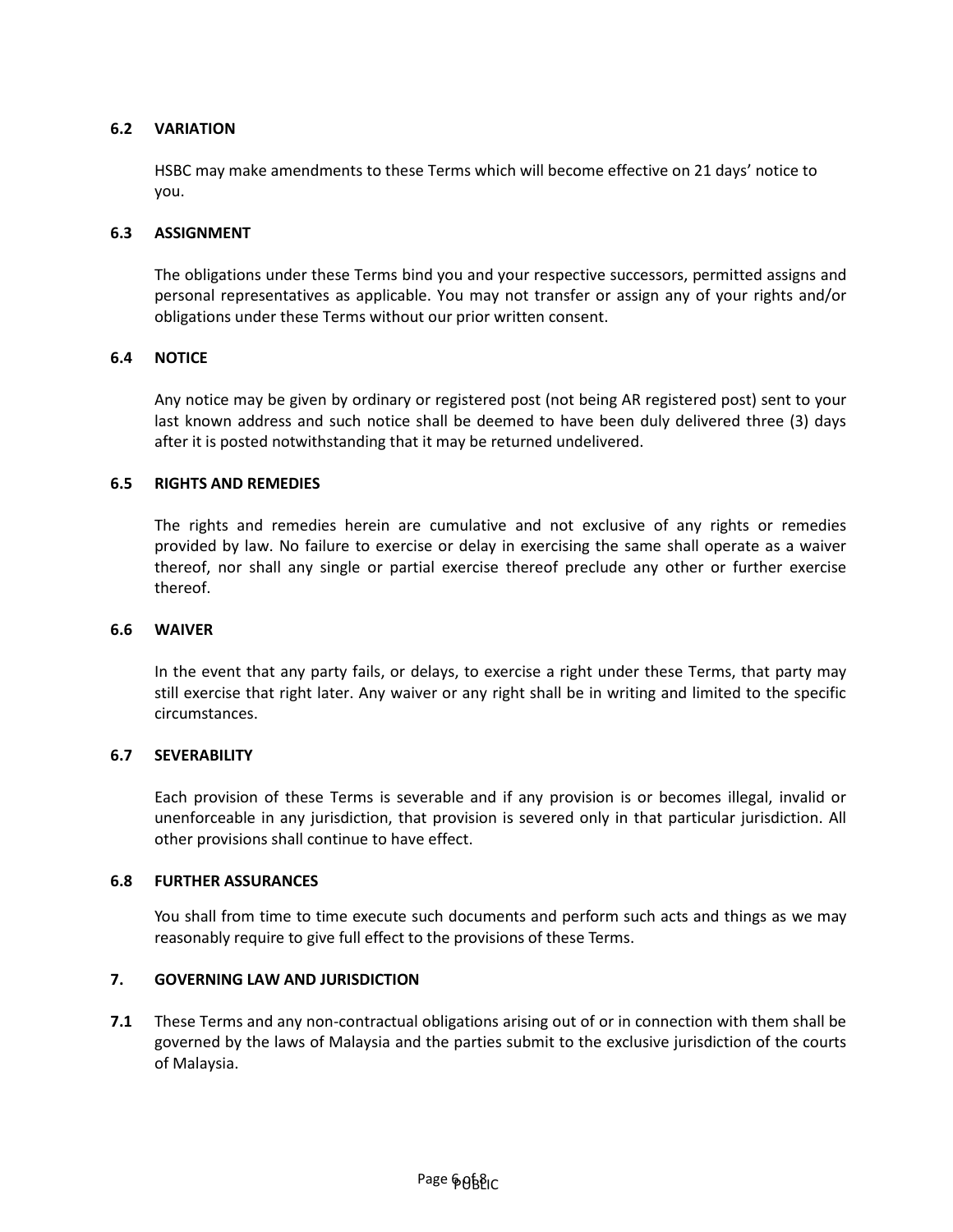## **DEFINITIONS SCHEDULE**

**"Authorities"** includes any judicial, administrative, public or regulatory body, any government, any Tax Authority, securities or futures exchange, court, central bank or law enforcement body, or any of their agents, with jurisdiction over any member of the HSBC Group.

**"Compliance Obligations"** means obligations of the HSBC Group to comply with: (a) Laws, or international guidance and internal policies or procedures, (b) any demand and/or requests from Authorities or reporting, disclosure or other obligations under Laws, and/or (c) Laws requiring HSBC to verify the identity of its customers.

**"Connected Person"** means a person or entity whose information (including Personal Data or Tax Information) you provide, or which is provided on your behalf, to any member of the HSBC Group in connection with the provision of any accounts, products and/or Services. **Connected Person** may include, but is not limited to, any guarantor or security provider, a shareholder, director or officer of a company, guarantor or security provider, partners or members of a partnership, office-bearers, any signatories, users, delegates or system administrators, any "substantial owner", "controlling person", or beneficial owner, trustee, settlor or protector of a trust, account holder of a designated account, payee of a designated payment, representative, your agent or nominee, or your principal where you are acting on another's behalf, or any other persons or entities with whom you have a relationship (such as your buyers, suppliers and vendors) that is relevant to your relationship with the HSBC Group.

**"controlling persons"** means individuals who exercise control over an entity (for a trust, these are the settlor, the trustees, the protector, the beneficiaries or class of beneficiaries, and any other individual who exercises ultimate effective control over the trust, and in the case of a legal entity other than a trust, these are persons in equivalent or similar positions of control).

**"Customer Information"** means (a) Personal Data, (b) confidential information (including information about you, your accounts, transactions and use of HSBC's products and Services, and your relationships with other members of the HSBC Group), and/or (c) Tax Information of either yourself or a Connected Person.

**"Financial Crime"** means money laundering, terrorist financing, bribery, corruption, tax evasion, fraud, evasion of economic or trade sanctions, and/or violations, or acts or attempts to circumvent or violate any Laws relating to these matters.

**"HSBC Group"** means HSBC Holdings plc, and/or any of, its affiliates, subsidiaries, associated entities and any of their branches and offices (together or individually), and **"member(s) of the HSBC Group"** has the same meaning.

**"Laws"** means any applicable local or foreign statute, law, regulation, ordinance, rule, judgment, decree, voluntary code, directive, sanctions regime, court order, agreement between any member of the HSBC Group and an Authority, or agreement or treaty between Authorities and applicable to HSBC or a member of the HSBC Group.

**"Loss"** means any claim, charge, cost (including, but not limited to, any legal or other professional cost), damages, debt, expense, tax, liability, obligation, allegation, suit, action, demand, cause of action, proceeding or judgment, however calculated or caused, and whether direct or indirect, consequential, punitive or incidental.